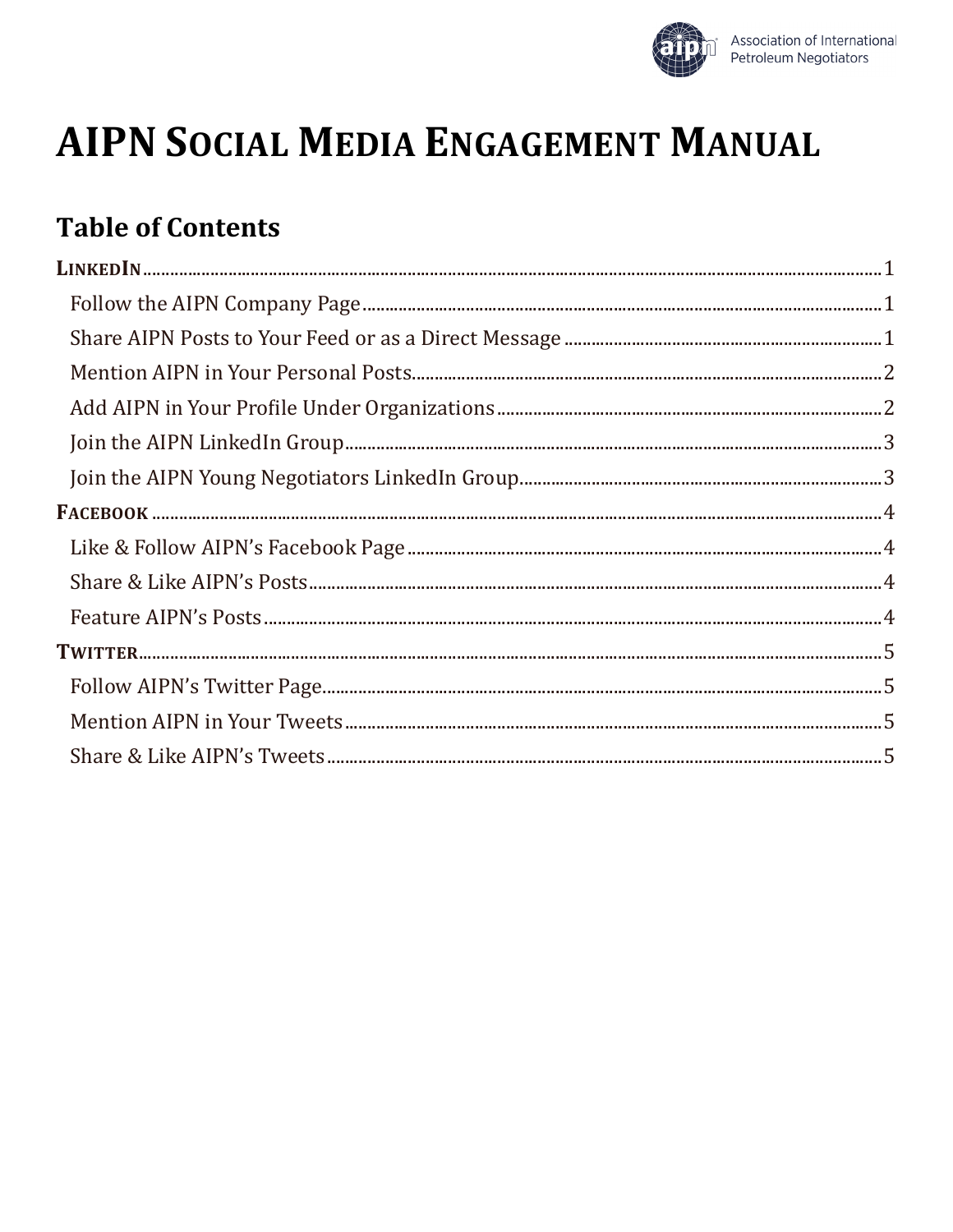# <span id="page-1-0"></span>**LINKEDIN**

### <span id="page-1-1"></span>**Follow the AIPN Company Page**

Visit [AIPN's Company Page](https://www.linkedin.com/company/associationofinternationalpetroleumnegotiators/) and click "Follow"



### <span id="page-1-2"></span>**Share AIPN Posts to Your Feed or as a Direct Message**

*You can only share AIPN posts from the company page (not the AIPN group page).*

1. Visit [AIPN's Company](https://www.linkedin.com/company/associationofinternationalpetroleumnegotiators/) Page and find the post that you would like to share.

2. Click "Share" at the bottom of the post.



3. Write your own personal comment if you would like. At the top of the pop-up window, choose whether you would like to share it to your feed or send it as a message to any of your contacts and click "Post."

*(Under Post Settings, you have the option to post to Public (recommended)or just to your LinkedIn connections. More details can be [found here.](https://www.linkedin.com/help/linkedin/answer/82288?lang=en))*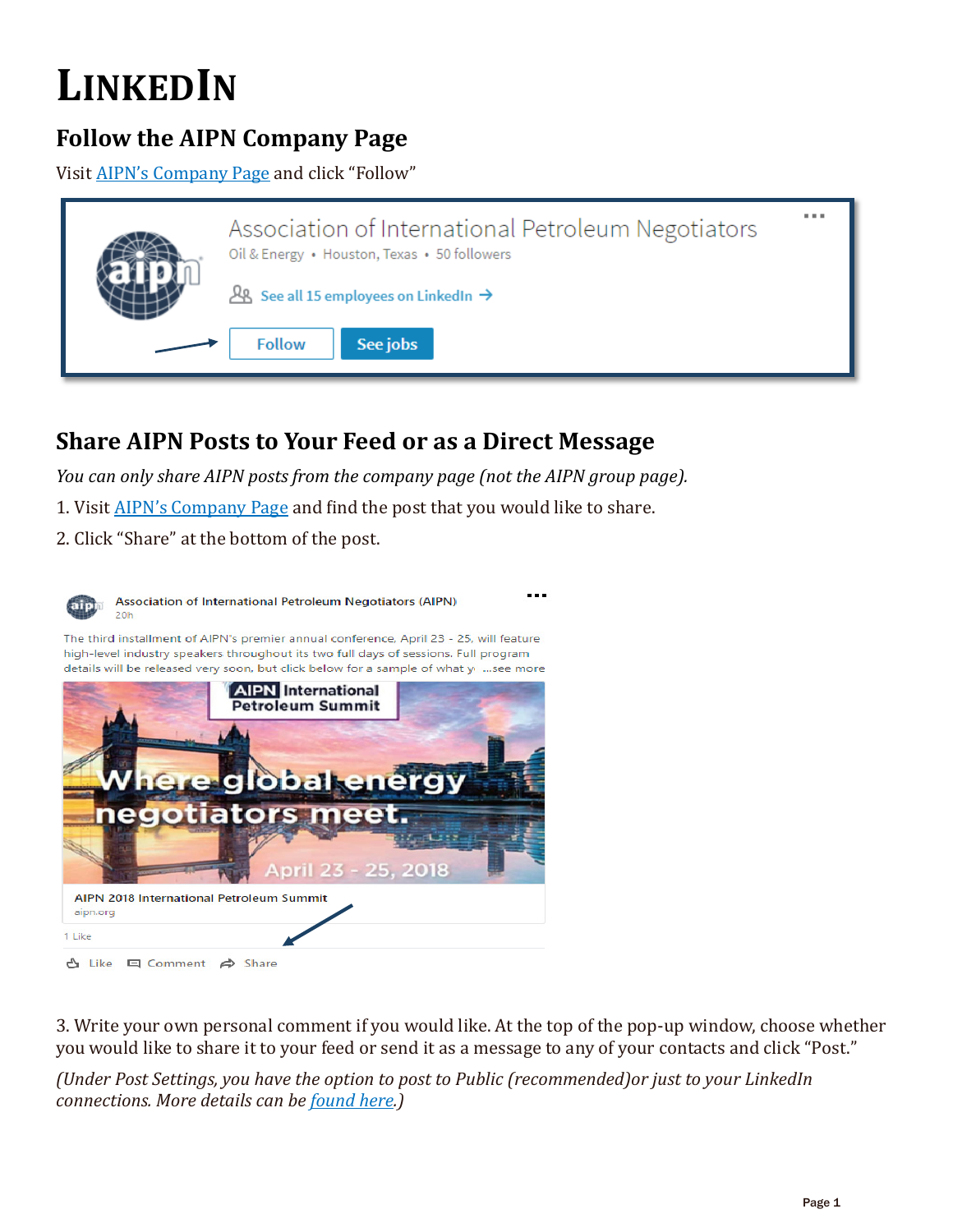### <span id="page-2-0"></span>**Mention AIPN in Your Personal Posts**

1. Click "Home" at the very top of the page.

2. To mention AIPN, type "@AIPN" in the text box and you will see a list of results. Click on the AIPN page that has "company" listed under it.



#### <span id="page-2-1"></span>**Add AIPN in Your Pro�ile Under Organizations**

1. Click on "Me" in the top-right corner and then click on "View Pro�ile."

2. In the right sidebar, click on "Add Profile Section"

3. Click on "Accomplishments" and scroll to the bottom of the list and select "Organizations."

4. Then, type in Association of International Petroleum Negotiators, your title at AIPN, and how long you have held that position or been a member.

| Name                                               |           |
|----------------------------------------------------|-----------|
| Association of International Petroleum Negotiators |           |
| Position held                                      |           |
| President                                          |           |
| Associated with                                    |           |
|                                                    | ▼         |
| From                                               | To        |
| Month<br>$\overline{\phantom{a}}$                  | Month     |
| Year<br>$\overline{\phantom{a}}$                   | Year<br>᠊ |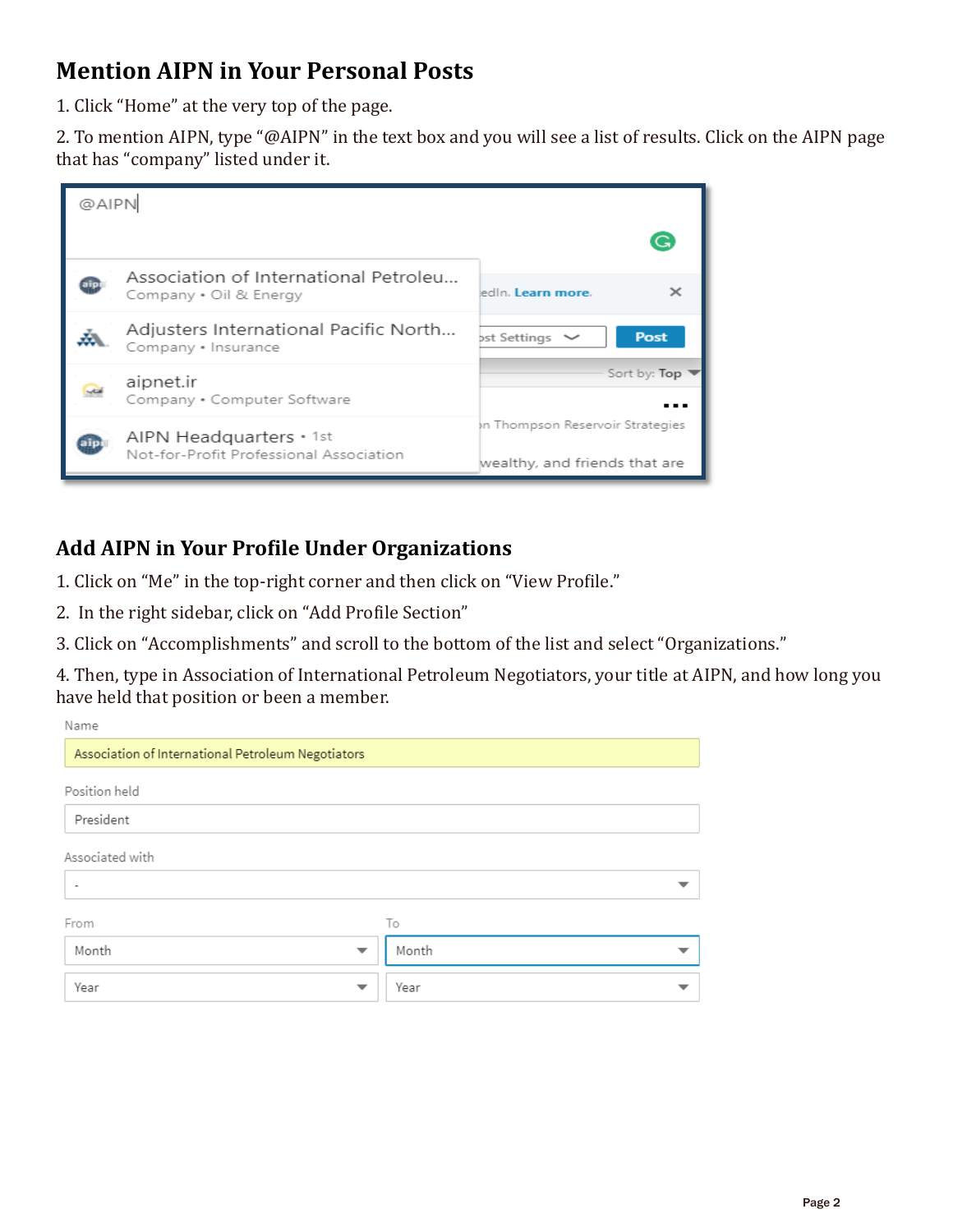*\* AIPN also has a LinkedIn Group page, which functions differently than the company page. The Group is more geared toward discussions and does not provide as much visibility as the Company page. We are looking to potentially phase the Group pages out and convert to a subsection of the Company page, but in the interim you can join these as well\**

#### <span id="page-3-0"></span>**Join the AIPN LinkedIn Group**

1[. Click here t](https://www.linkedin.com/groups/153927)o go to the AIPN LinkedIn Group page.

2. Click "Ask to Join" and your request will be accepted. You will also receive a personalized message welcoming you to the group upon approval.



#### <span id="page-3-1"></span>**Join the AIPN Young Negotiators LinkedIn Group**

1[. Click here t](https://www.linkedin.com/groups/3980719)o go to the AIPN-YN LinkedIn Group page.

2. Click "Ask to Join" and your request will be accepted. You will also receive a personalized message welcoming you to the group upon approval.

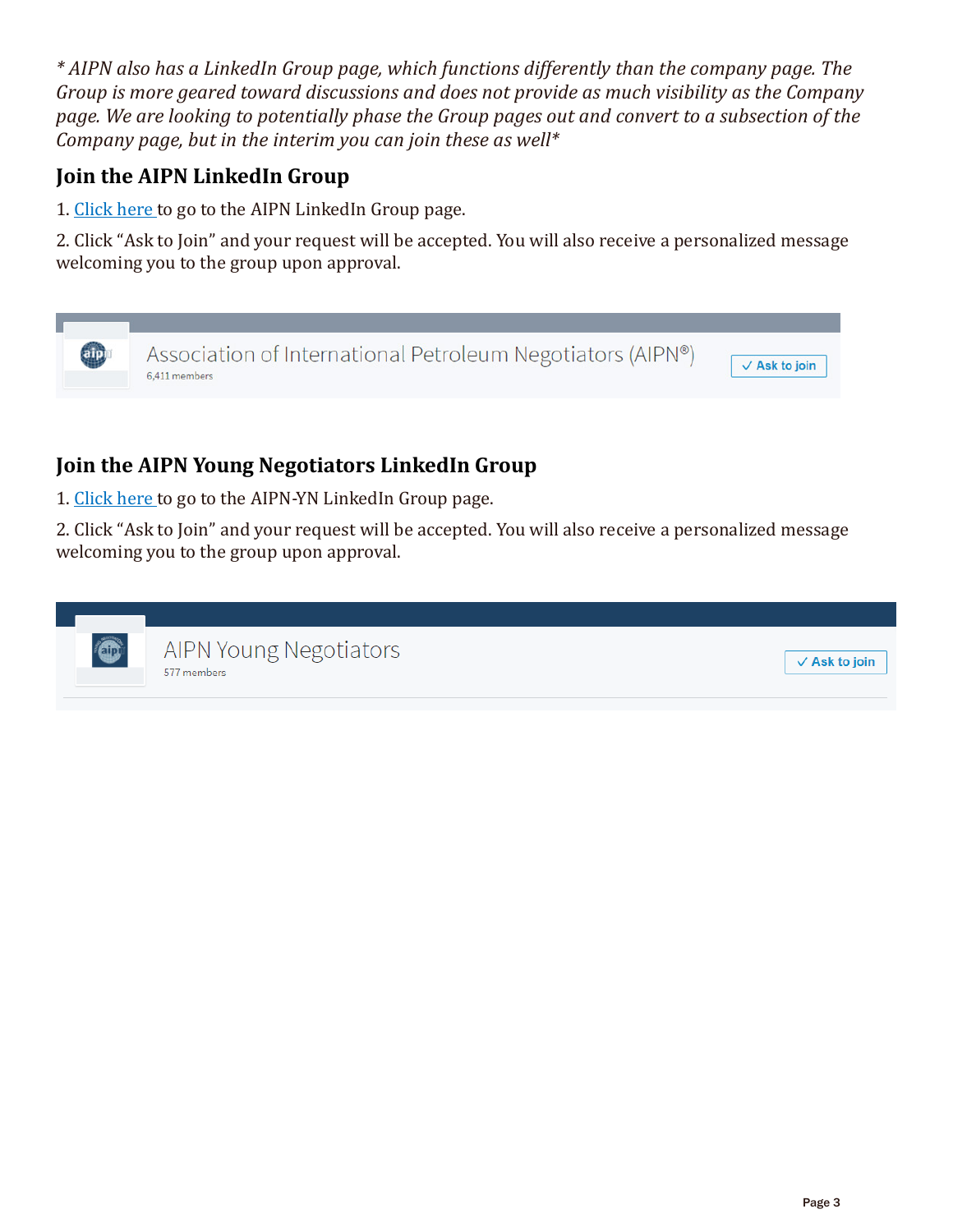# <span id="page-4-0"></span>**FACEBOOK**

## <span id="page-4-1"></span>**Like & Follow AIPN's Facebook Page**

Visit [AIPN's Facebook](https://www.facebook.com/AIPN.HQ/) Page and click "Like" AND "Follow."

| In Liked v   ᠗ Following v   A Share |  |
|--------------------------------------|--|
|--------------------------------------|--|

### <span id="page-4-2"></span>**Share & Like AIPN's Posts**

1. Find the post that you would like to share or like.

2. To like the post, click the thumbs up icon at the bottom of the post.

 To share the post, click "Share" at the bottom of the post.. Write your own personal comment if you would like and then click "post."

### <span id="page-4-3"></span>**Feature AIPN's Posts**

1. Click the arrow pointing downwards at the top of the webpage

2. In the drop-down menu, click "News Feed Preferences"



3. Click on "Prioritize who to see first"



- 4. Click on "All" and scroll down to "Pages Only"
- 5. Then, click on the AIPN page and click "Done" at the bottom.



Association of International... **See First**